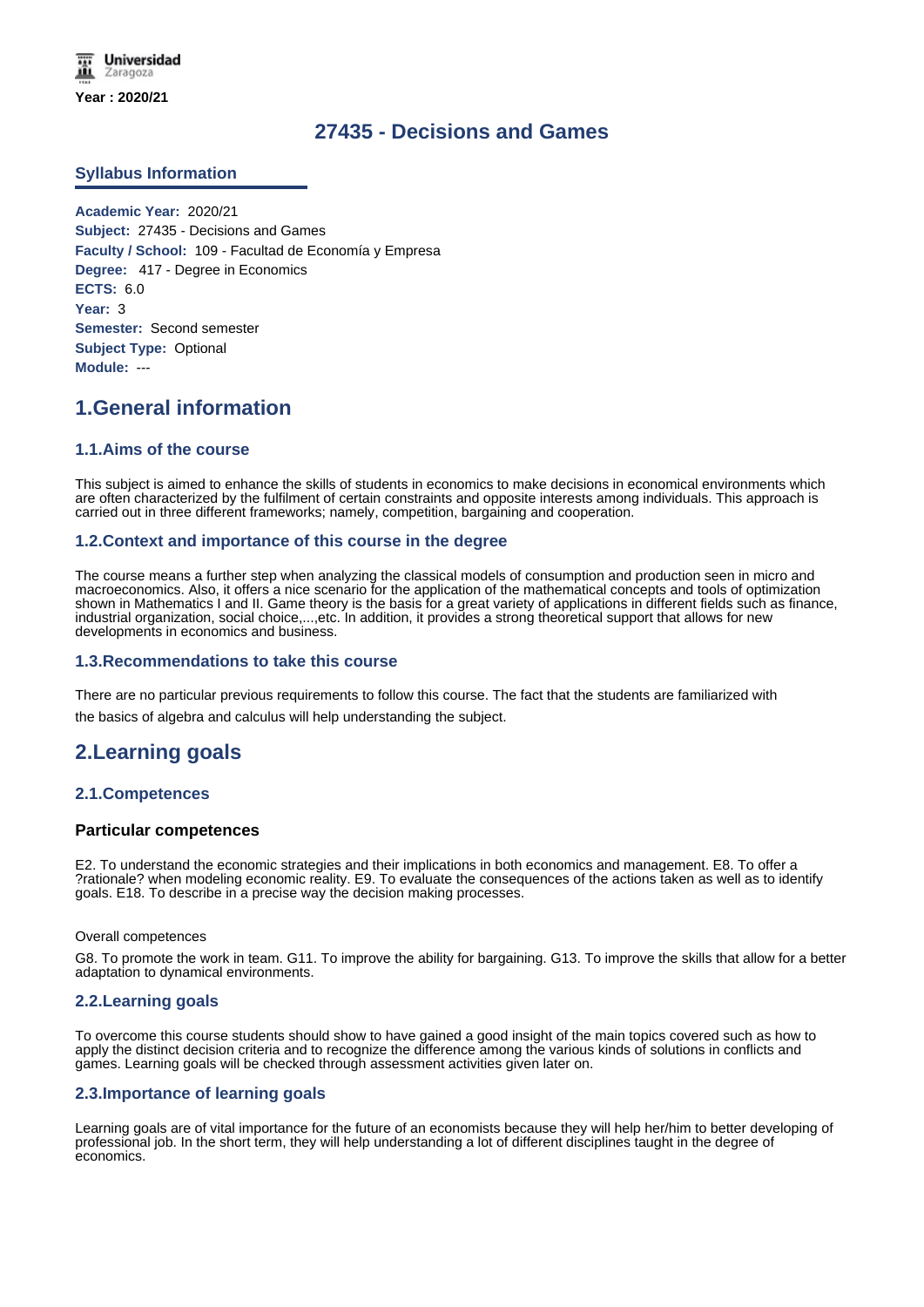# **3.Assessment (1st and 2nd call)**

# **3.1.Assessment tasks (description of tasks, marking system and assessment criteria)**

There are two ways to overcome this course. The first one consists in two written exams together with the fulfilment of certain activities such as delivering special problems proposed in class and making the computing tasks addressed to resolve games and conflicts. The two written exams means the 50% of the final score while the other activities just mentioned are the remaining 50%. Regular attendance to classes is a necessary condition for the student to pursue this kind of assessment.

Alternatively, the course can be overcome by means of a global final exam which worth 10 points. To pass the exam means to get, at least, 5 points.

The previous remarks just refers to the first call, the global final exam being the only possibility to overcome the course in the second call.

The assessment will be prepared to be carried out as face-to-face examination, but if health circumstances do not allow it, they will be carried out by doing it entirely online or in a blended way. In the case of online exams, it is important to highlight that, the student may be recorded, and he or she can exercise his or her rights by the procedure indicated in.

https://protecciondatos.unizar.es/sites/protecciondatos.unizar.es/files/users/lopd/gdocencia\_reducida.pdf"

The necessary software will be used to check the possibility of plagiarism. The detection of plagiarism or copying in an activity will imply that the activity or exam will be marked 0/10.

# **4.Methodology, learning tasks, syllabus and resources**

# **4.1.Methodological overview**

The learning process of the course is based on the following items:

- 1. Lectures and interactive regular school class.
- 2. Active learning which involves reading, writing, discussion, and engagement in solving problems, analysis, synthesis, and evaluation. The teacher also favors any cooperative learning.
- 3. Weekly tutorial activities.
- 4. Introduction to programming and using software to solve games.

### **4.2.Learning tasks**

The following activities help students to achieve the expected results and to pass the course:

- 1. 1. Presentation and discussion of a significant collection of problems and exercises.
- 2. Defense of a report or theme and the elaboration of a detailed notebook (class notes) about the topics covered in the course.
- 3. Global final exam for those students who do not carry out the two previous requirements.

The teaching methodology is planned for face-to-face classes. However, if necessary for health reasons, teaching could be delivered on line or in a blended way.

#### **4.3.Syllabus**

- 1. Decision analysis
- 1.1. General framework: preferences and orderings.
- 1.2. Ordinal utility theory.
- 1.3. Utility under risk.
- 1.4. Utility under uncertainty.
- 1.5. Applications: optimal decisions.
- 2. Noncooperative static games with complete information
- 2.1. Brief introduction to game theory.
- 2.2. Basic definitions and representations.
- 2.3. A pool of different games. Zero-sum games.
- 2.4. Solution concepts: Dominance, Nash equilibrium and Prudent strategies.
- 2.5. Finite two-person games with mixed strategies. Symmetric games. The minimax theorem